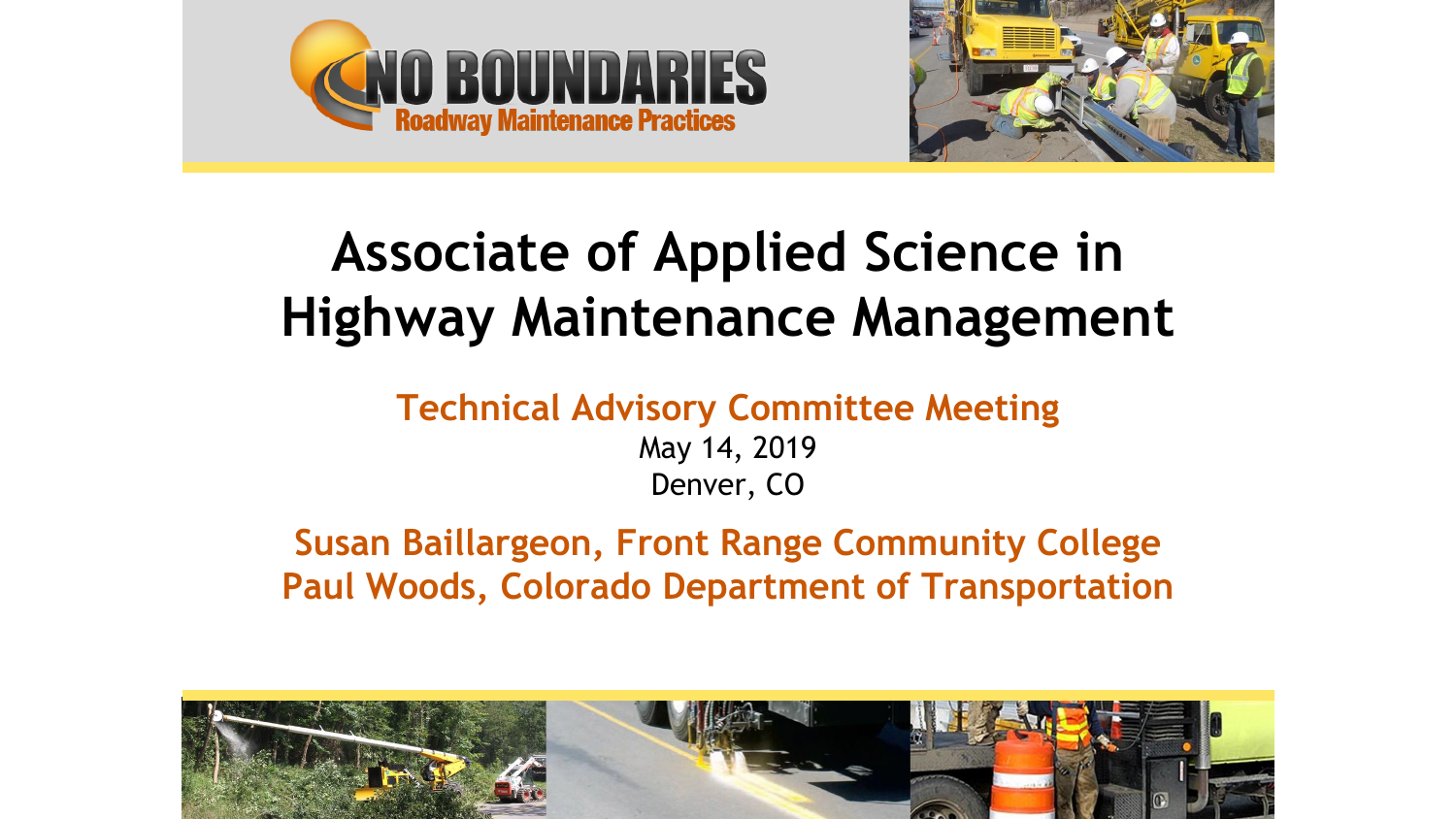# ASSOCIATE OF APPLIED SCIENCE (AAS) IN HIGHWAY MAINTENANCE MANAGEMENT FRONT R FRONT RANGE COMMUNITY COLLEGE



- Designed for current highway maintenance supervisors or highway maintenance workers wanting to promote into supervisory-/managerial-level positions within federal, state, county, or municipal public works agencies and private sector industry partner organizations
- Instruction in both the management (e.g., supervision, budgeting, project management) and technical (e.g., roadway pavement; bridges; roadside facilities and grounds; highway safety; winter storm operations; traffic operations; emergency/incident management; environmental protection) aspects of highway maintenance and operations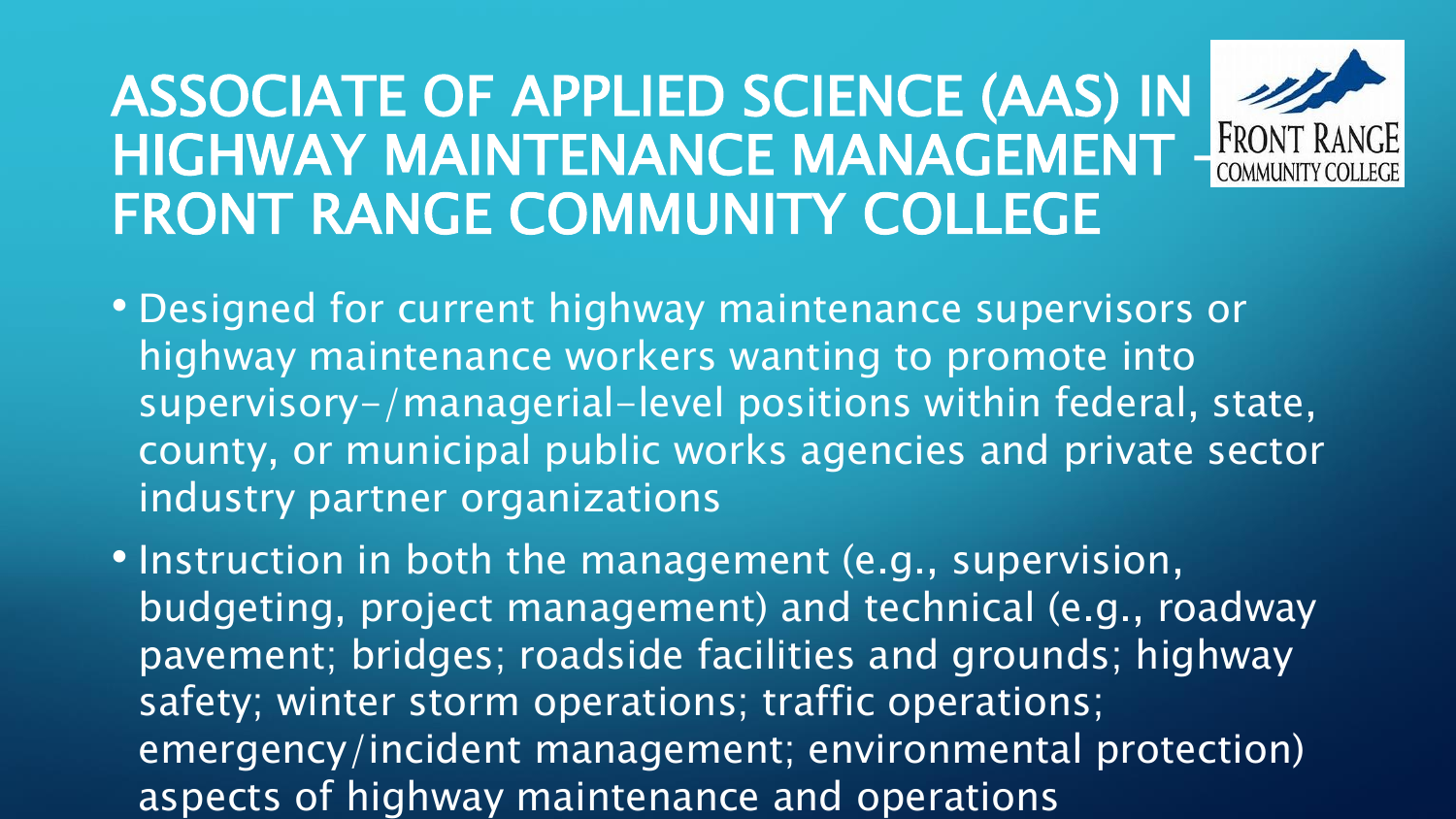#### ASSOCIATE OF APPLIED SCIENCE (AAS) IN HIGHWAY MAINTENANCE MANAGEMENT FRONT **COMMUNITY COLLEGI** FRONT RANGE COMMUNITY COLLEGE

- Co-created with Colorado Department of Transportation
- 100% online making it accessible throughout Colorado and nationally
- First and only highway maintenance management degree in the nation

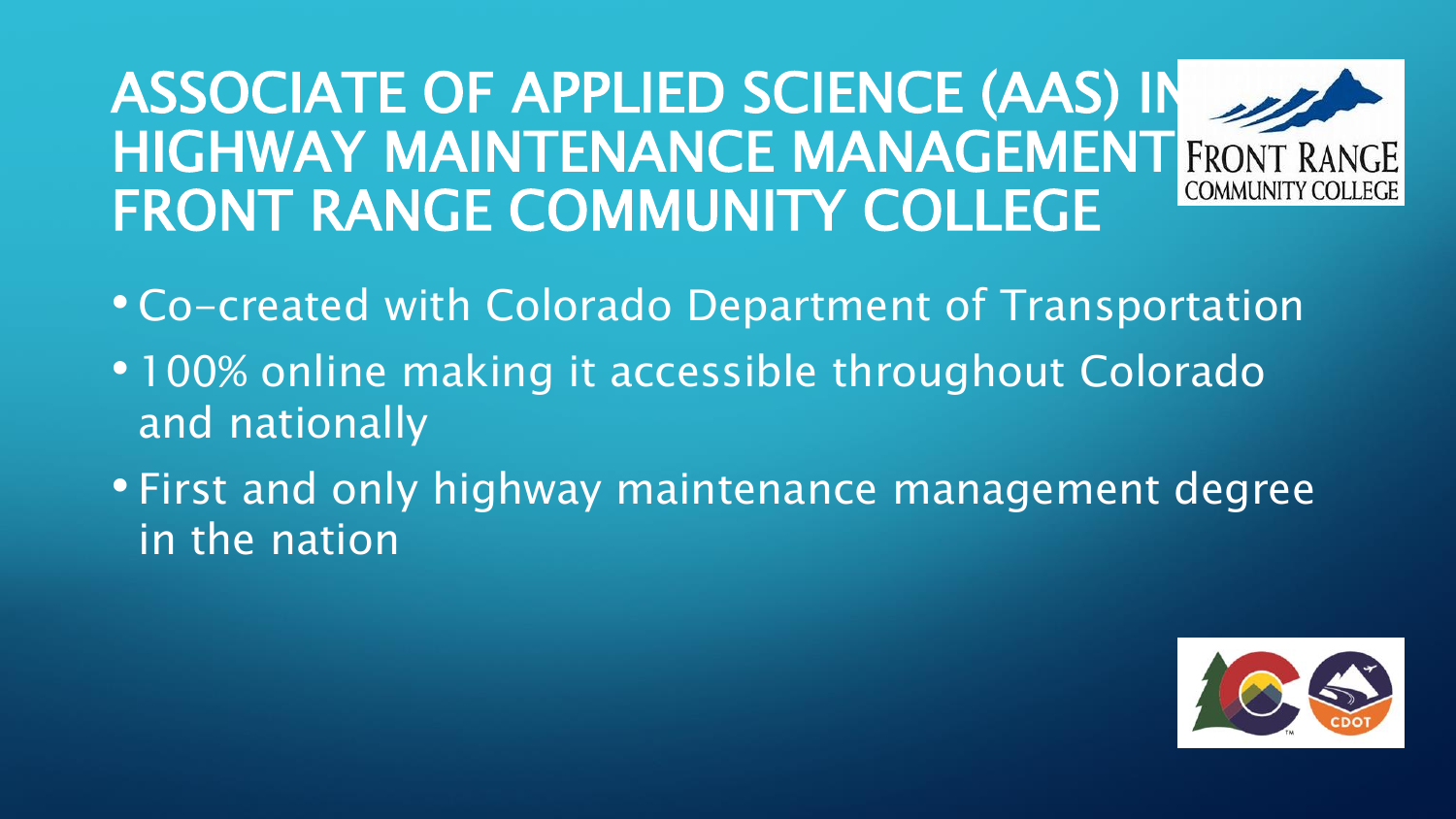# INDUSTRY PARTNERS

- Federal Highway Administration (FHWA) National Highway Institute (NHI)
- Colorado Local Technical Assistance Program (LTAP)
- American Public Works Association (APWA)
- American Traffic Safety Services Association (ATSSA)
- Colorado Asphalt Pavement Association (CAPA)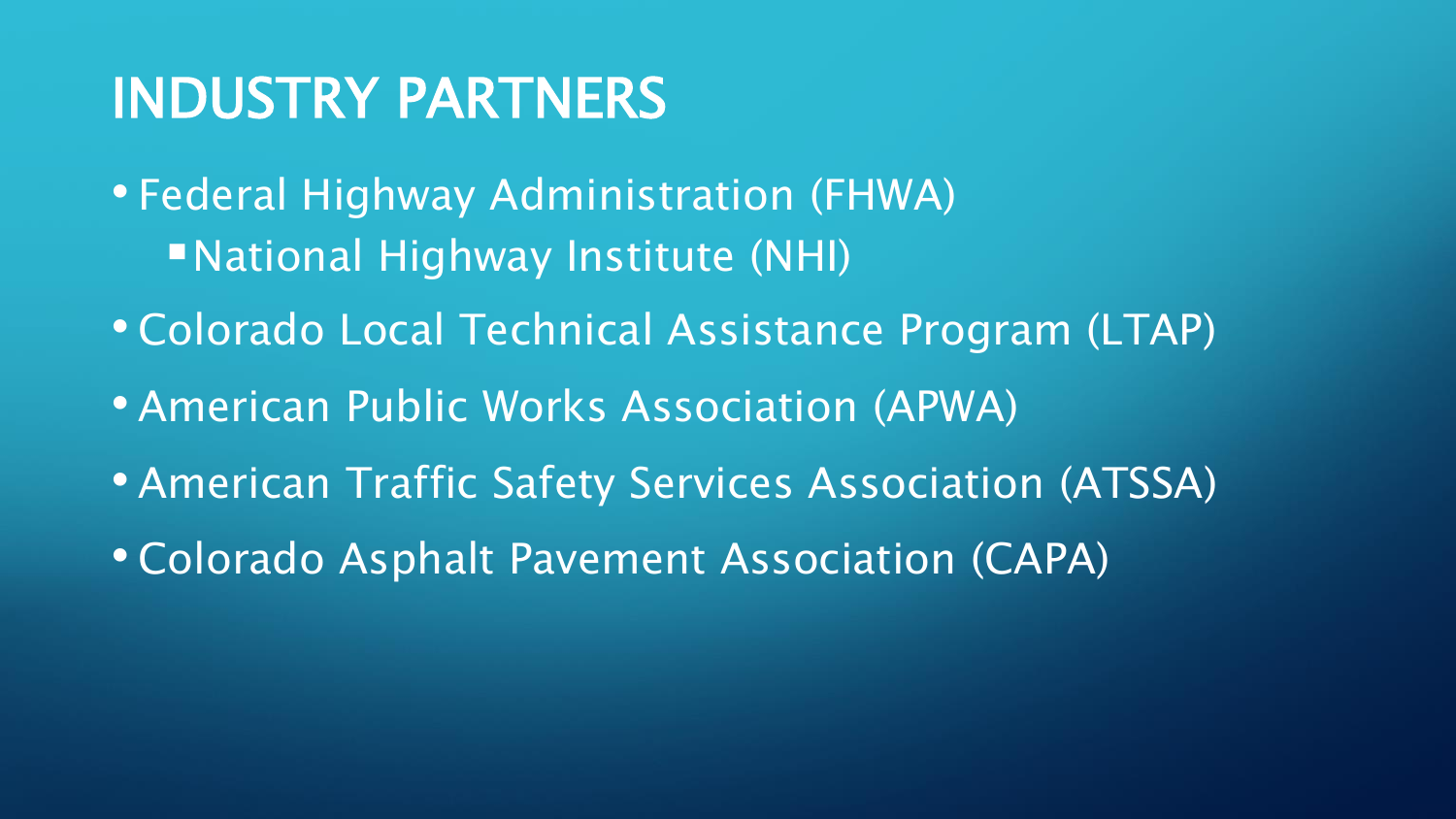#### **ABOUT FRONT RANGE COMMUNITY COLLE 2 FRONT RANGE**

#### • Vision

- **All students at Front Range Community College will accomplish** their educational and career goals. We will be recognized for our singular focus on student success, our exceptional teaching, our strong commitment to diverse learners and communities, and our effective business and community partnership
- Campuses
	- Larimer (Fort Collins)
	- Boulder County (Longmont)
	- Westminster
- Programs available fully online
- AAS in Highway Maintenance Management program demonstrates FRCC's commitment to dynamic programming through community and industry partnerships.



**COMMUNITY COLLEGI**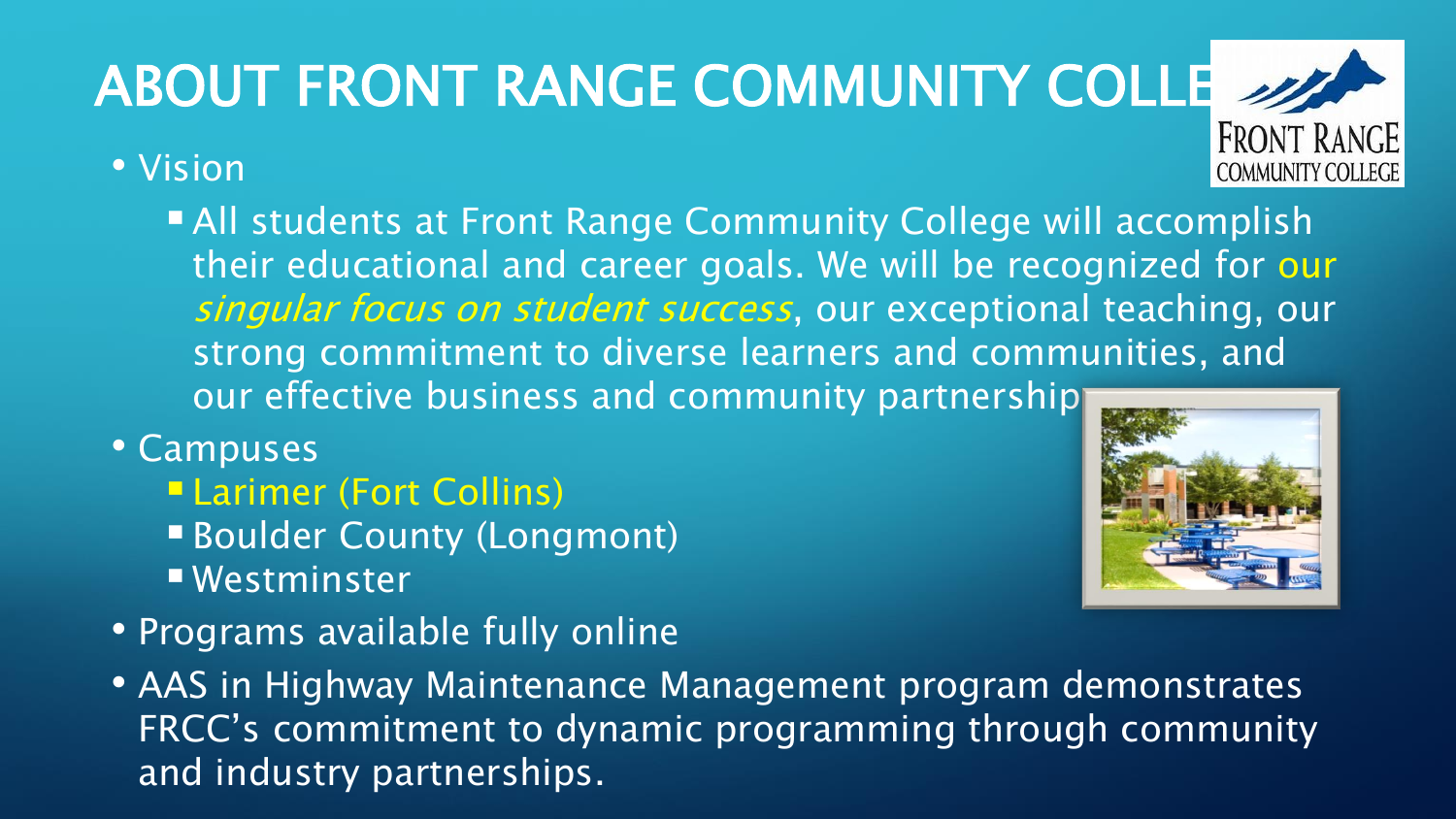# PROGRAM CURRICULUM

- General Education courses (5 courses; 15-16 credits)
- Required Management (MAN) courses (6 courses; 18 credits)
- Required Highway Maintenance Management (HWY) courses (15 credits)
- Elective HWY courses (12 credits)
	- Concentration areas:
		- Highway engineering technician
		- Highway materials and structures
		- Highway equipment operations and management
		- Incident management, emergency management, and weather events
		- Environmental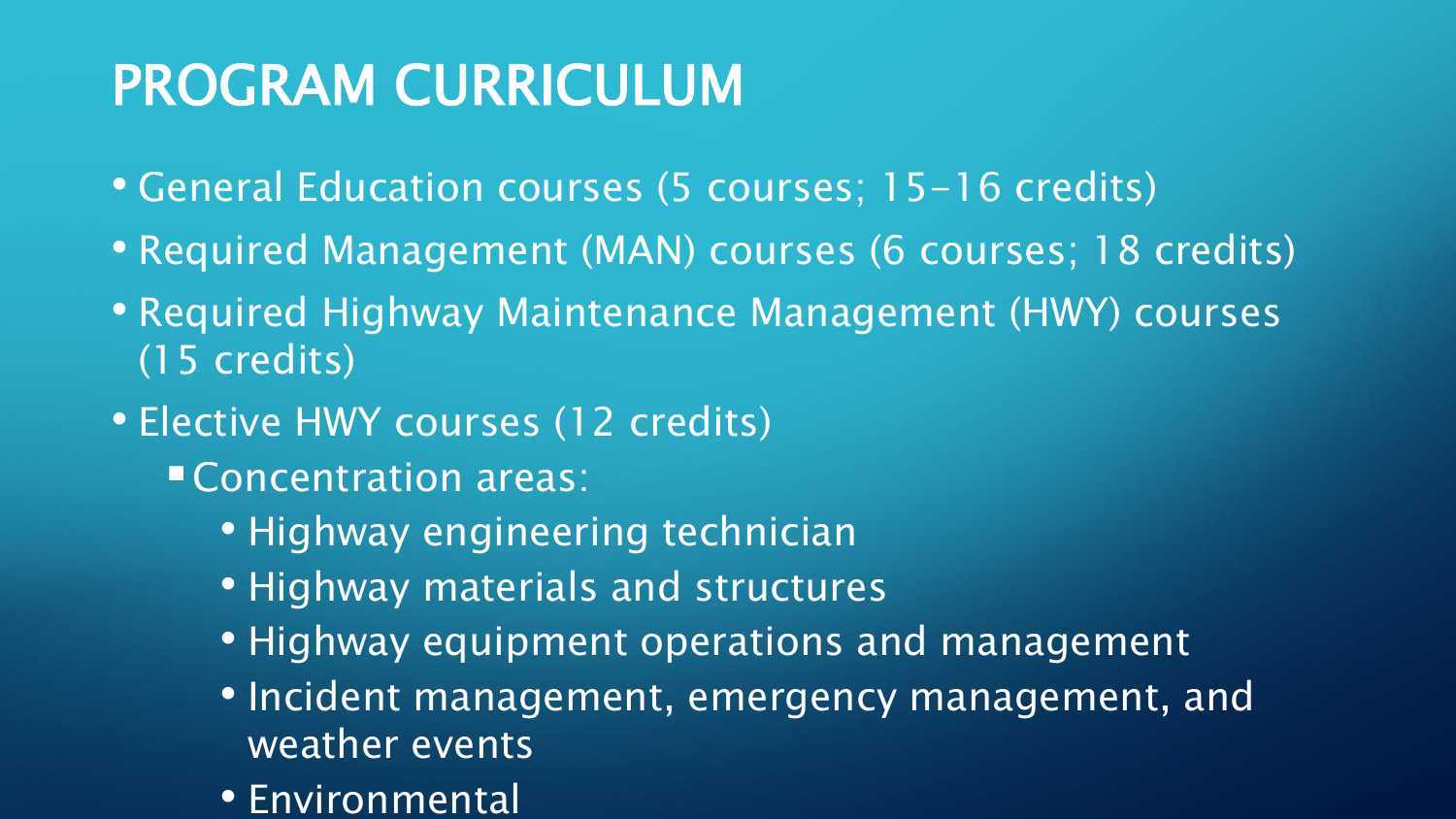# EARNING ACADEMIC CREDIT

- AAS program is accessible throughout Colorado
- Online courses are available for all required General Education and Management courses
- Most required and elective Highway Maintenance Management course credits are earned through industry training, certifications, and successful work experience (not classroom)
- Minimum of 15 credits must be earned through FRCC classroom or online courses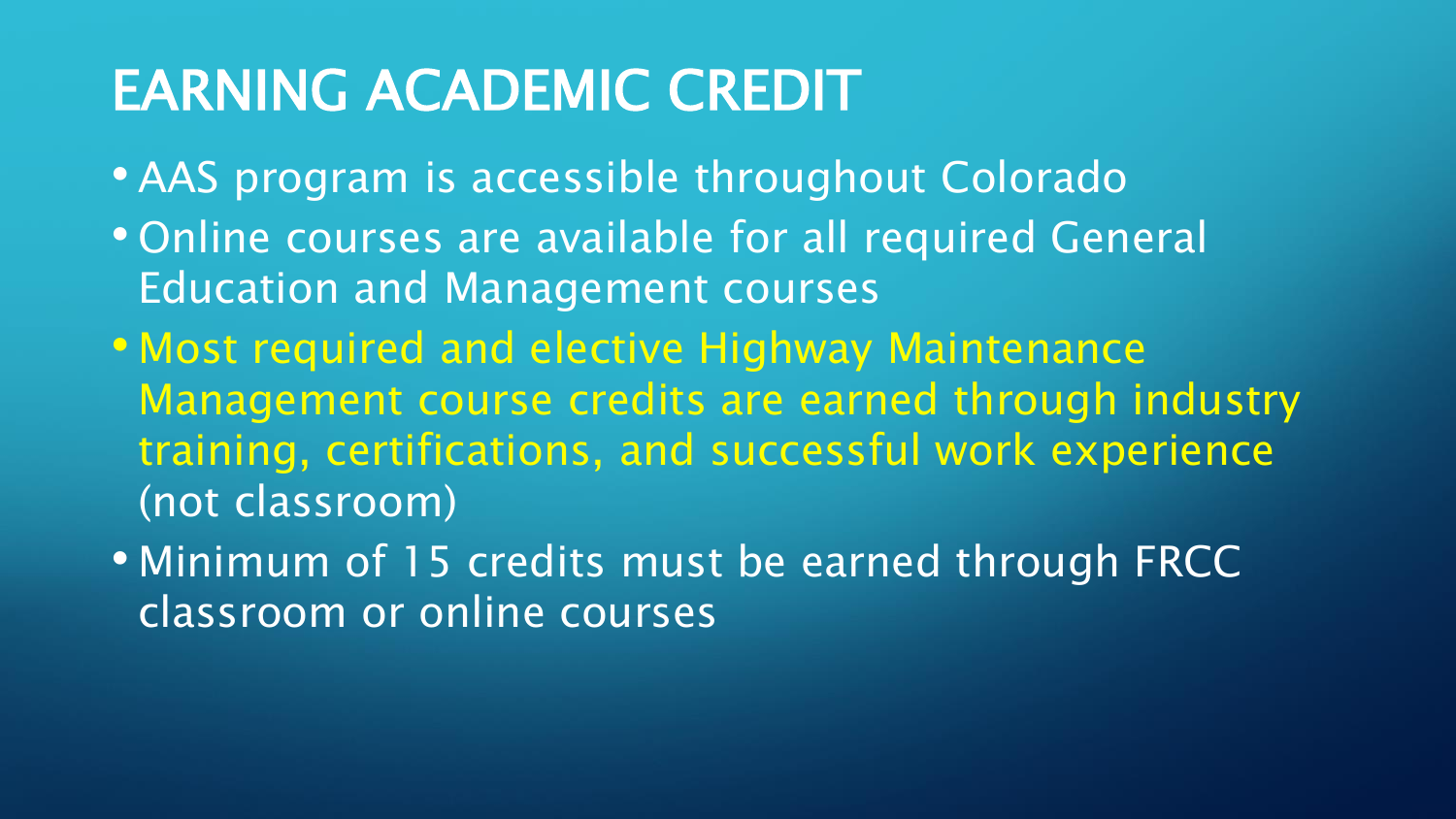# REQUIRED MANAGEMENT COURSES

- Human Relations in Organizations
- Principles of Management
- Principle of Supervision
- Leadership
- Corporate Ethics & Social Responsibility
- Project Management in Organizations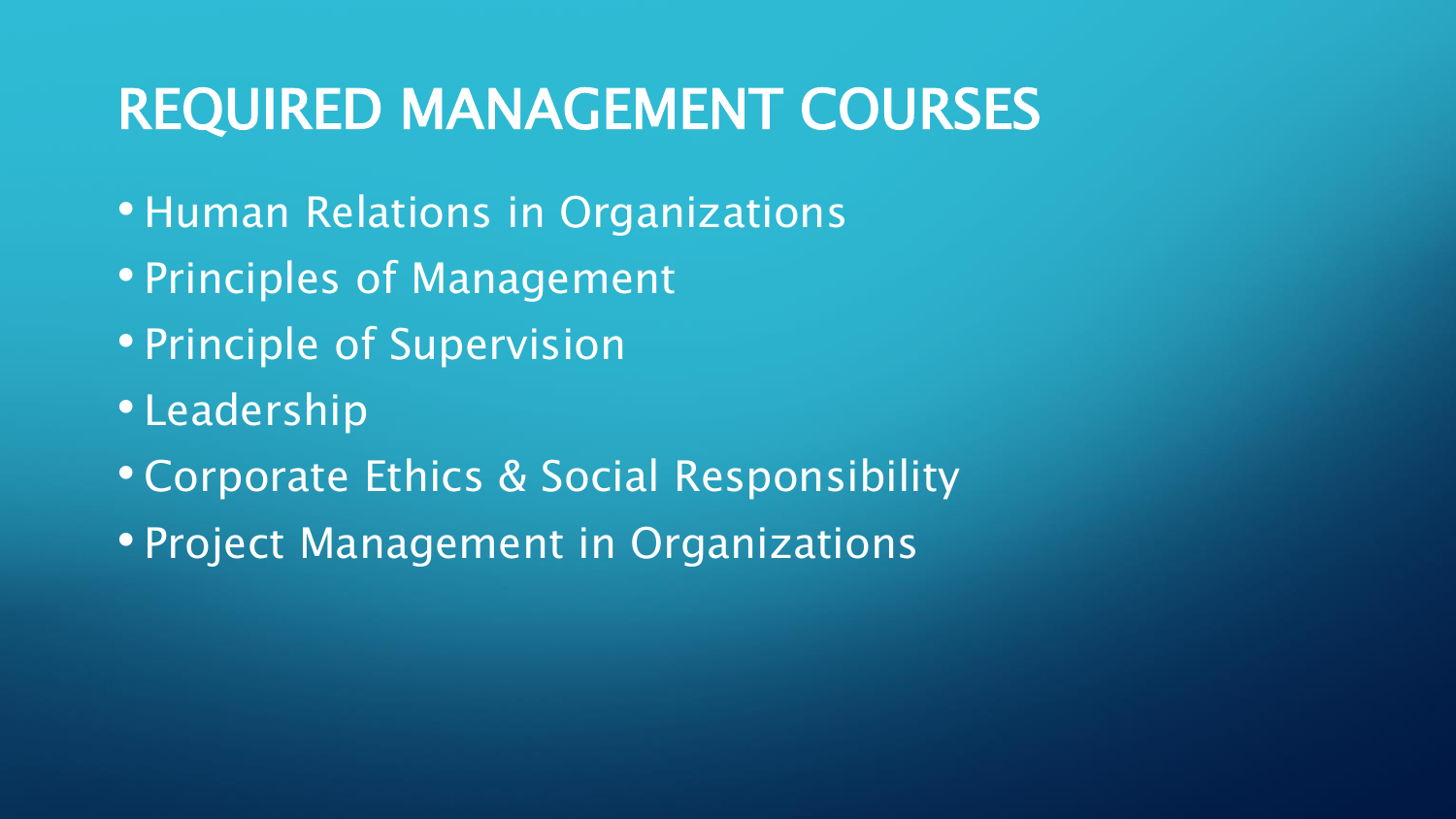### REQUIRED HIGHWAY MAINTENANCE MANAGEMENT COURSES

- HWY 100 Highway Maintenance and Operations Safety (1 credit)
- HWY 101 Introduction to Highway Maintenance and Operations (3 credits)
- HWY 105 Traffic Control (2 credits)
- HWY 110 Highway Asset Management (1 credit)
- HWY 115 Highway Preventive Measures and Preservation Treatments (2 credits)
- HWY 255 Highway Maintenance Leadership (4 credits)
- Complete one:
	- **HWY 288 Highway Maintenance and Operations Field** Practicum (2 credits)
	- $\blacksquare$  HWV 289 Highway Maintenance and Operations Capstone (2)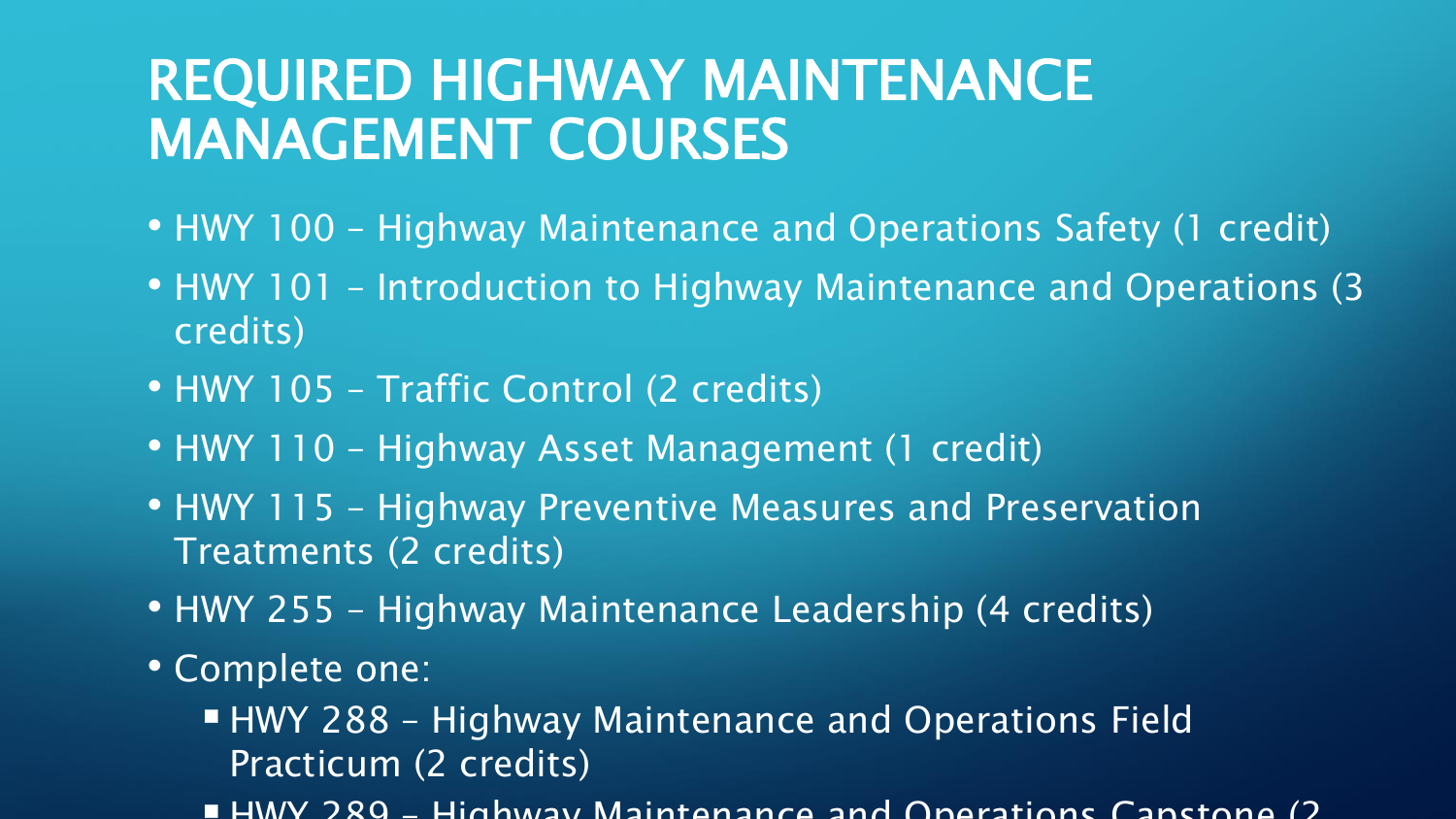#### ELECTIVE HIGHWAY MAINTENANCE MANAGEMENT COURSES

#### • HWY Internships

- HWY 180/280 Highway Engineering Technician
- **HWY 181/281 Highway Materials and Structures**
- HWY 182/282 Highway Equipment Operations and Management
- **HWY 183 Environmental**
- HWY 283 Incident Management, Emergency Management, and Weather Events
- HWY 184 Highway Maintenance Management
- HWY internships provide a way to earn credit towards graduation for successful highway maintenance work experience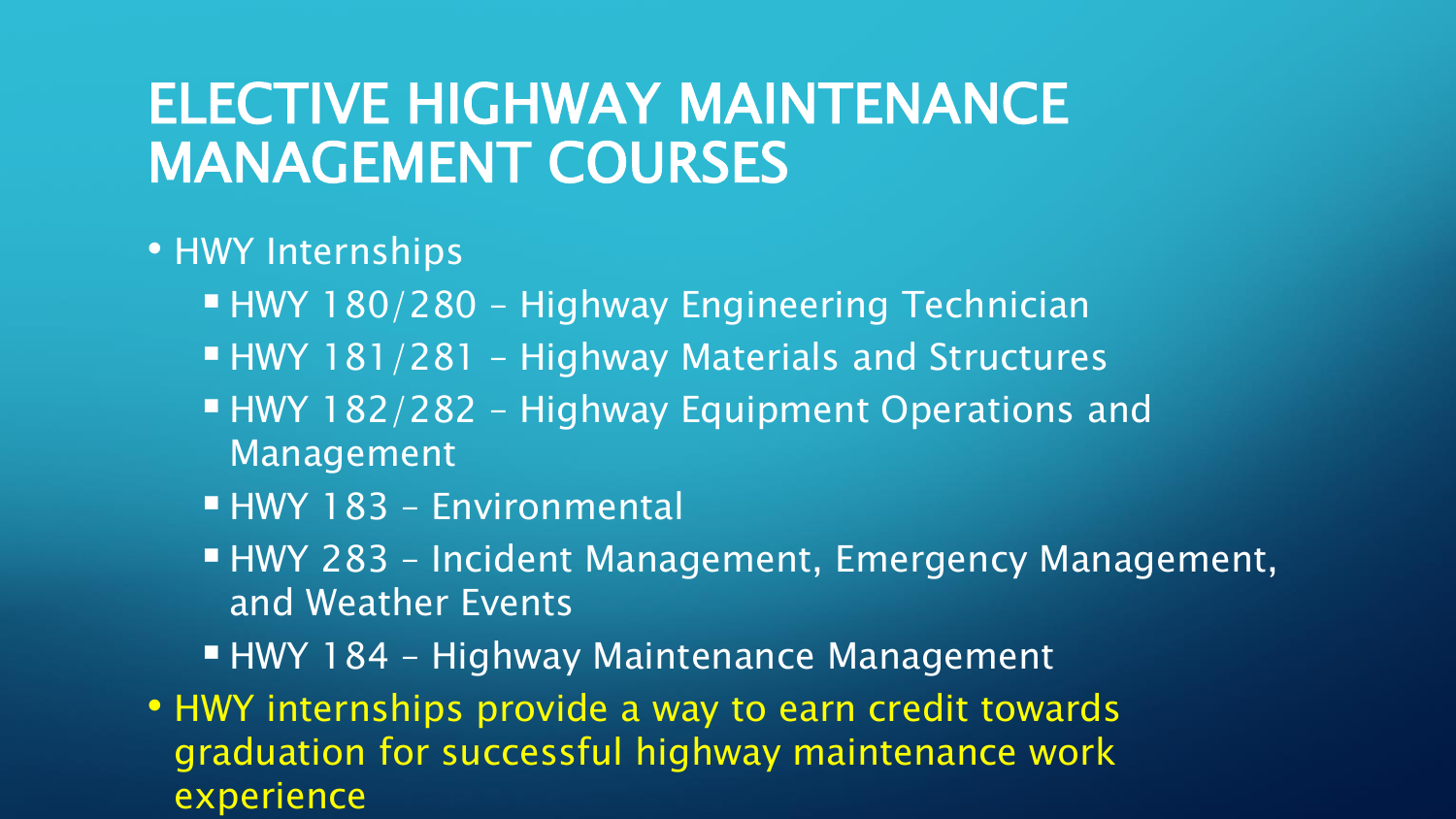### HIGHWAY MAINTENANCE TRAINING **OPPORTUNITIES**

• Don't reinvent the wheel Build upon existing training and certifications provided by industry partners in highway maintenance

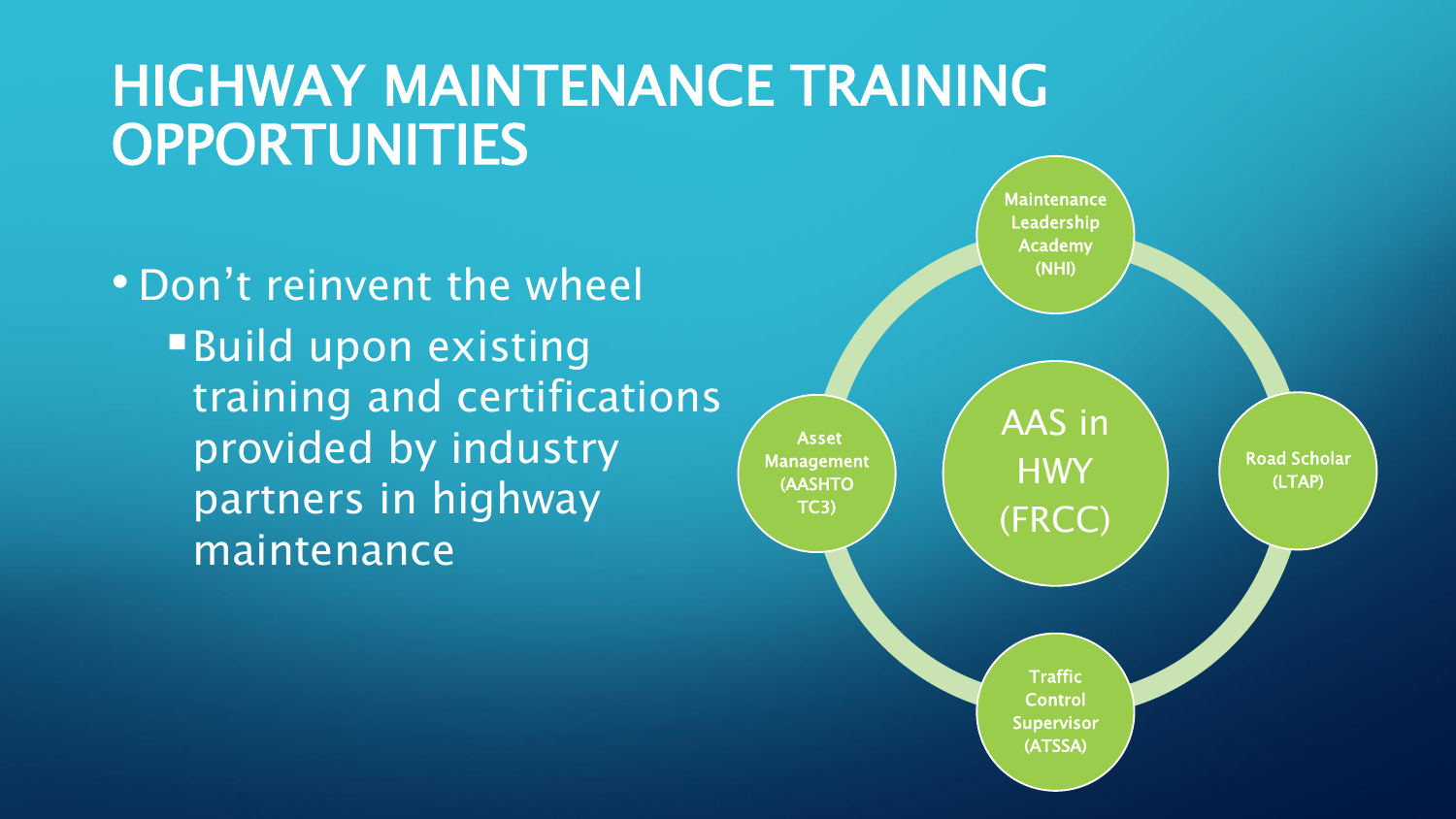### HIGHWAY MAINTENANCE MANAGEMENT **COURSES**

- HWY 100 Highway Maintenance and Operations Safety (1 credit)
	- To be developed with industry partners
- HWY 101 Introduction to Highway Maintenance and Operations (3 credits)
	- **Under development by Front Range Community College**
- HWY 105 Traffic Control (2 credits)
	- American Traffic Safety Services Association (ATSSA) Traffic Control Supervisor
	- Colorado Contractors Association (CCA) Traffic Control Supervisor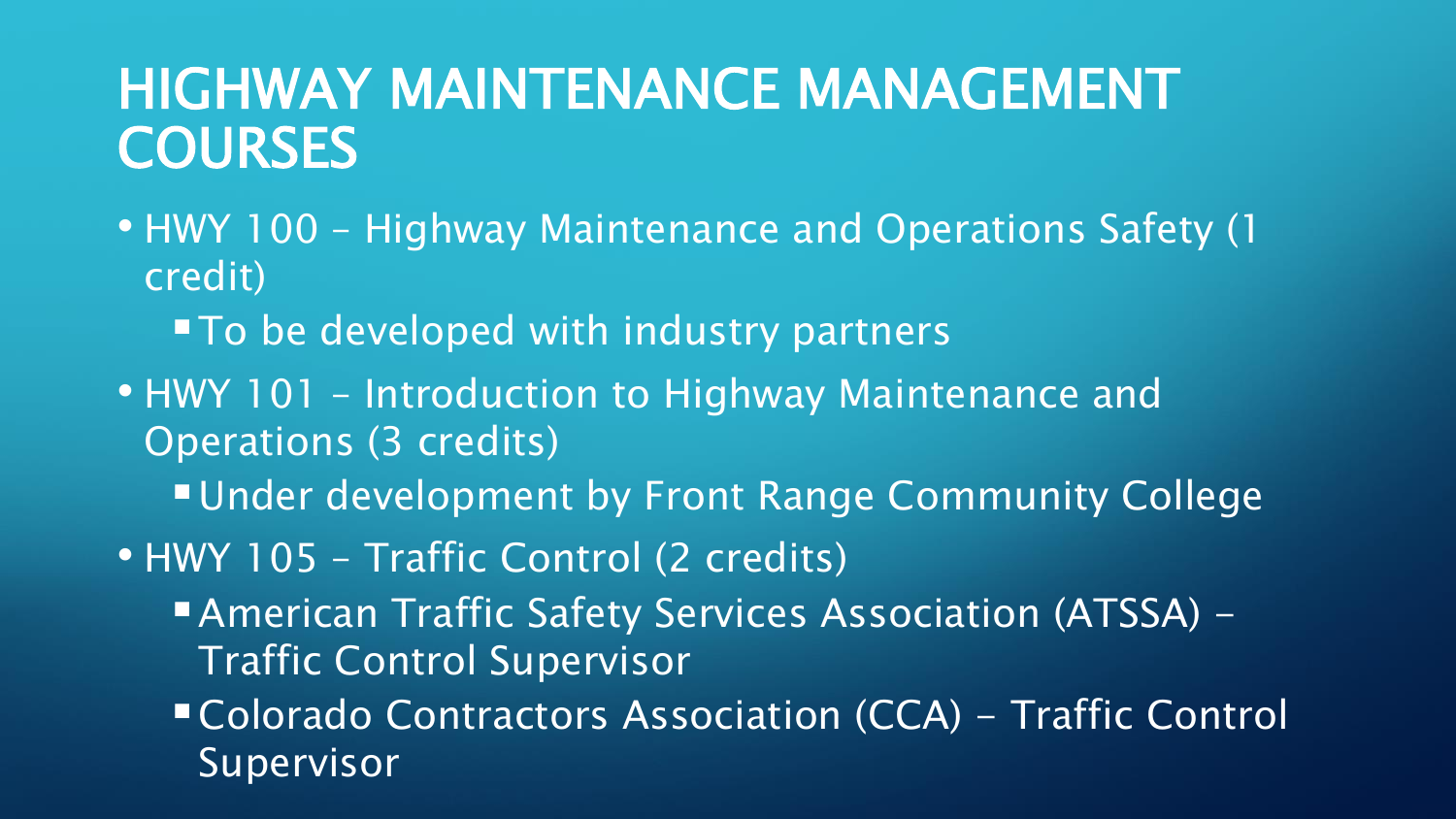#### HIGHWAY MAINTENANCE MANAGEMENT **COURSES**

- HWY 110: Highway Asset Management (1 credit) ■National Highway Institute (NHI) – Highway Asset Management (NHI-136106A)
- HWY 115: Highway Pavement Preventive Measures and Preservation Treatments (2 credits) NHI - Web-based training (NHI-131110) • HWY 255: Highway Maintenance Leadership (4 credits)
	- NHI Maintenance Leadership Academy (NHI-134063)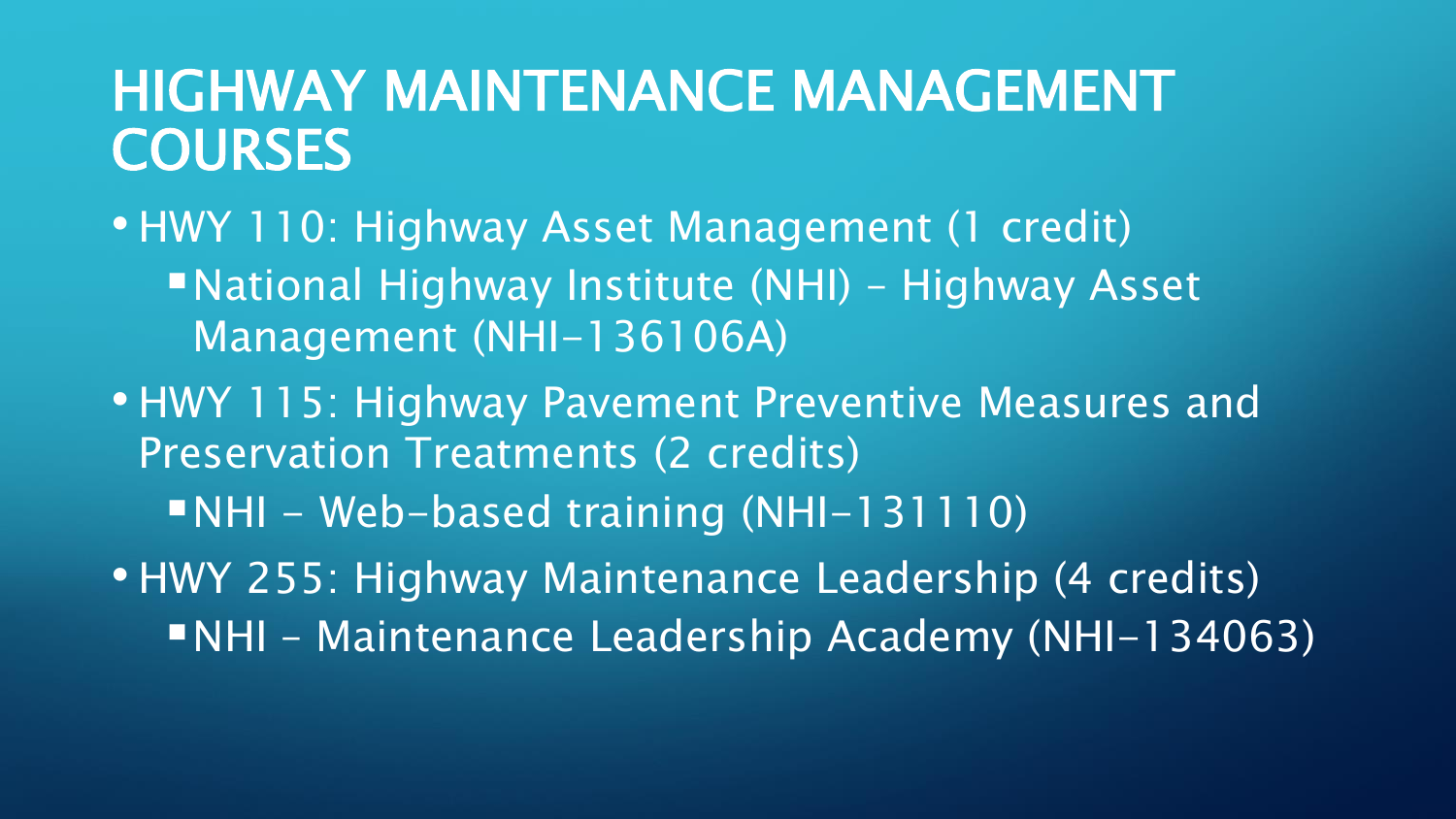# LEVERS FOR EMPLOYEE/STUDENT SUCCESS

- Program Director source of guidance, support, and encouragement
- HWY 101 course (Introduction to Highway Maintenance and Operations) instructed by the Program Director and is used to advise students, assist with the PLA process, and direct students to available academic support services leading to success
- Industry partnerships ensure the AAS program uses current industry standards and advances best practices in highway maintenance and operations
- Prior Learning Assessment (PLA) credit will jump-start an experienced employee toward graduation (will not start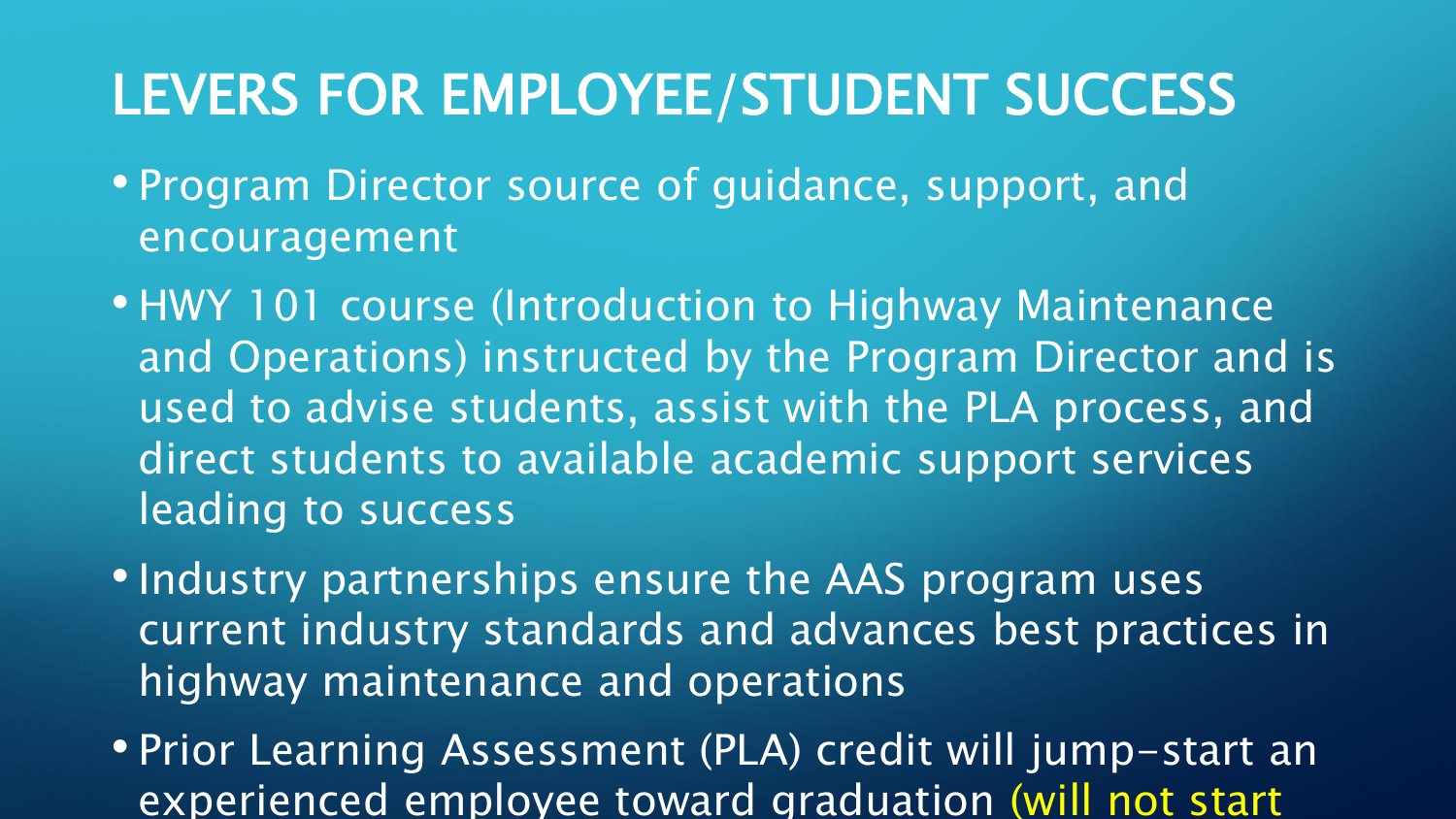# WHAT IS PRIOR LEARNING ASSESSMENT? (PLA)

Prior Learning Assessment is the process for evaluating knowledge and skills to award college credit for learning from:



On-the-Job Training



Independent **Study** 



Military and Volunteer Service



Training Courses and/or Certifications



Work Experience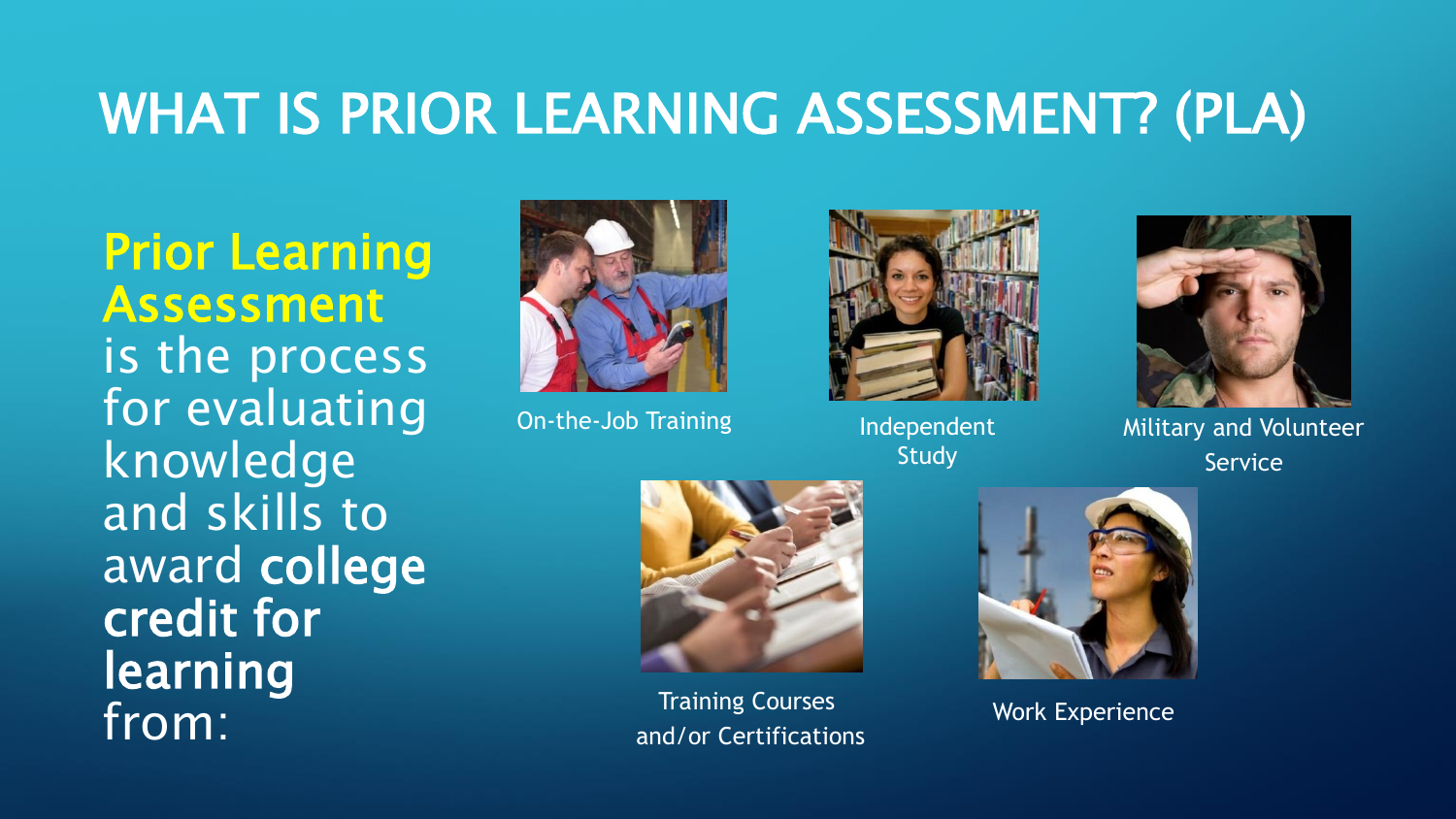## THE VARIETY OF PLA METHODS

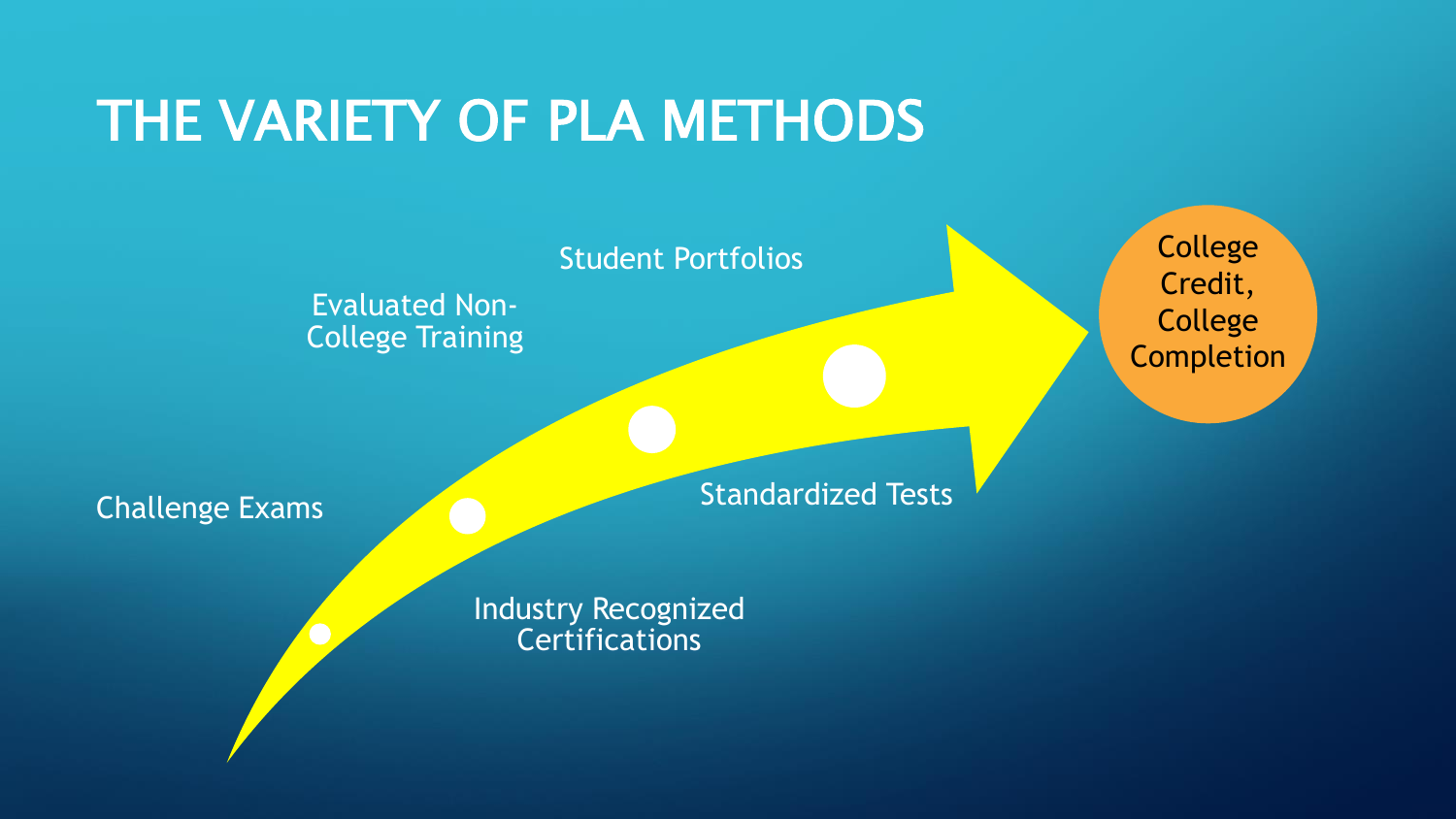# BRIDGETT N. RHODES: MORE THAN HALFWAY THERE

- Earns 15 credits for highway maintenance course requirements from previous training which has been evaluated for college credit
- Earns 12 elective credits for successful work experience in Highway Materials and Structures, and in Highway Equipment Operations and Management concentrations
- Earns 4 credits for MAT 121 through challenge examination ■ Can take further standardized tests, if desired, to meet more of the General Education requirements
- Earns 3 credits for ENG 131 through student portfolio evaluation process demonstrating technical writing skills
- BEGINS program with 34 credits earned of the required 60 for the degree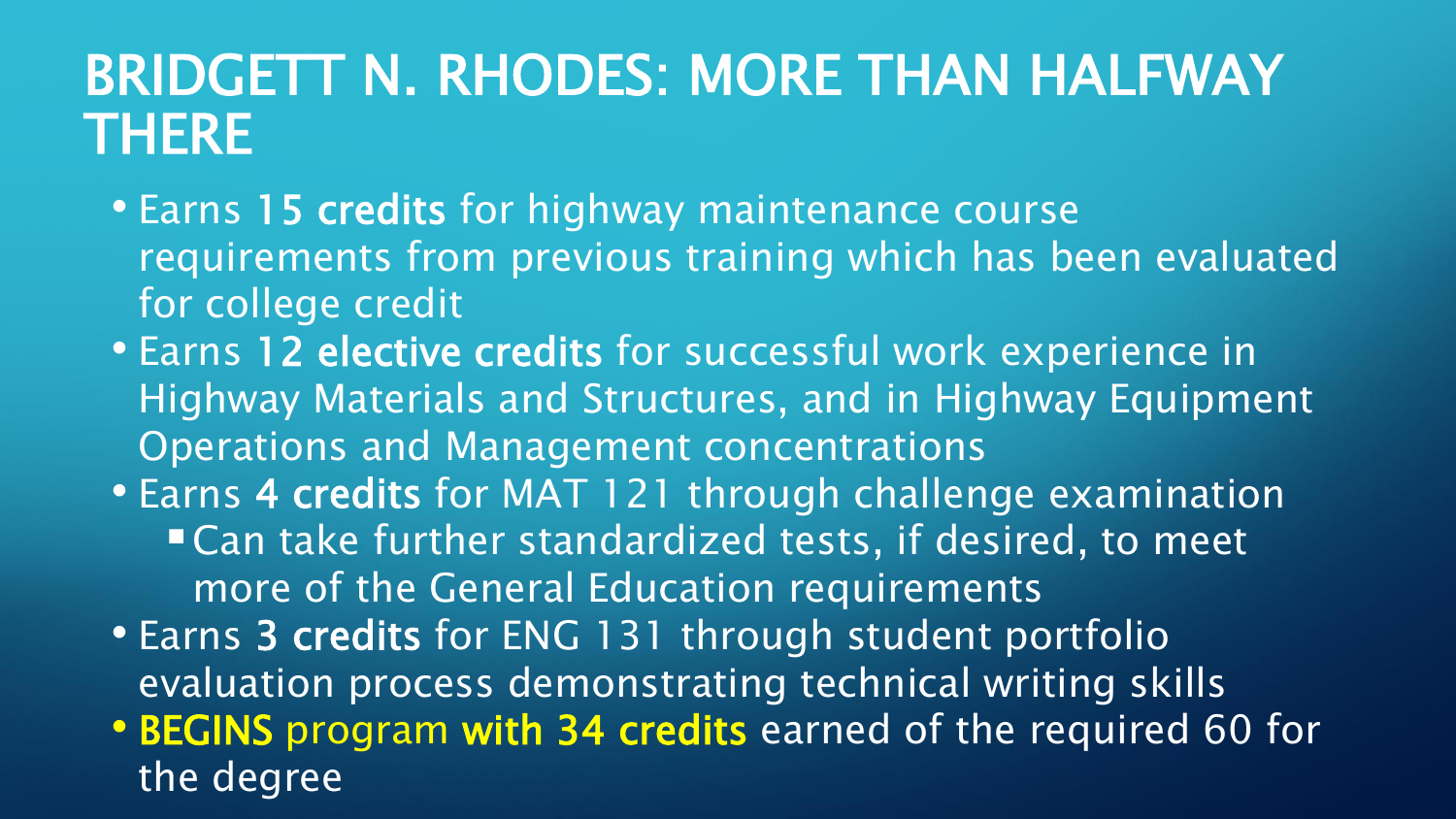#### ESTIMATED PROGRAM COMPLETION TIME AND COST

- Time to complete degree will depend upon prior work experience (earned Prior Learning Assessment (PLA) credit)
	- **Assumes taking one online course per term (3 courses** per year)
	- Assumes completing industry-provided training/certifications concurrently with courses

• Cost to complete degree will depend upon prior work experience (i.e., PLA credit) and employer financial assistance (e.g., tuition assistance and paid industry partner training/certifications)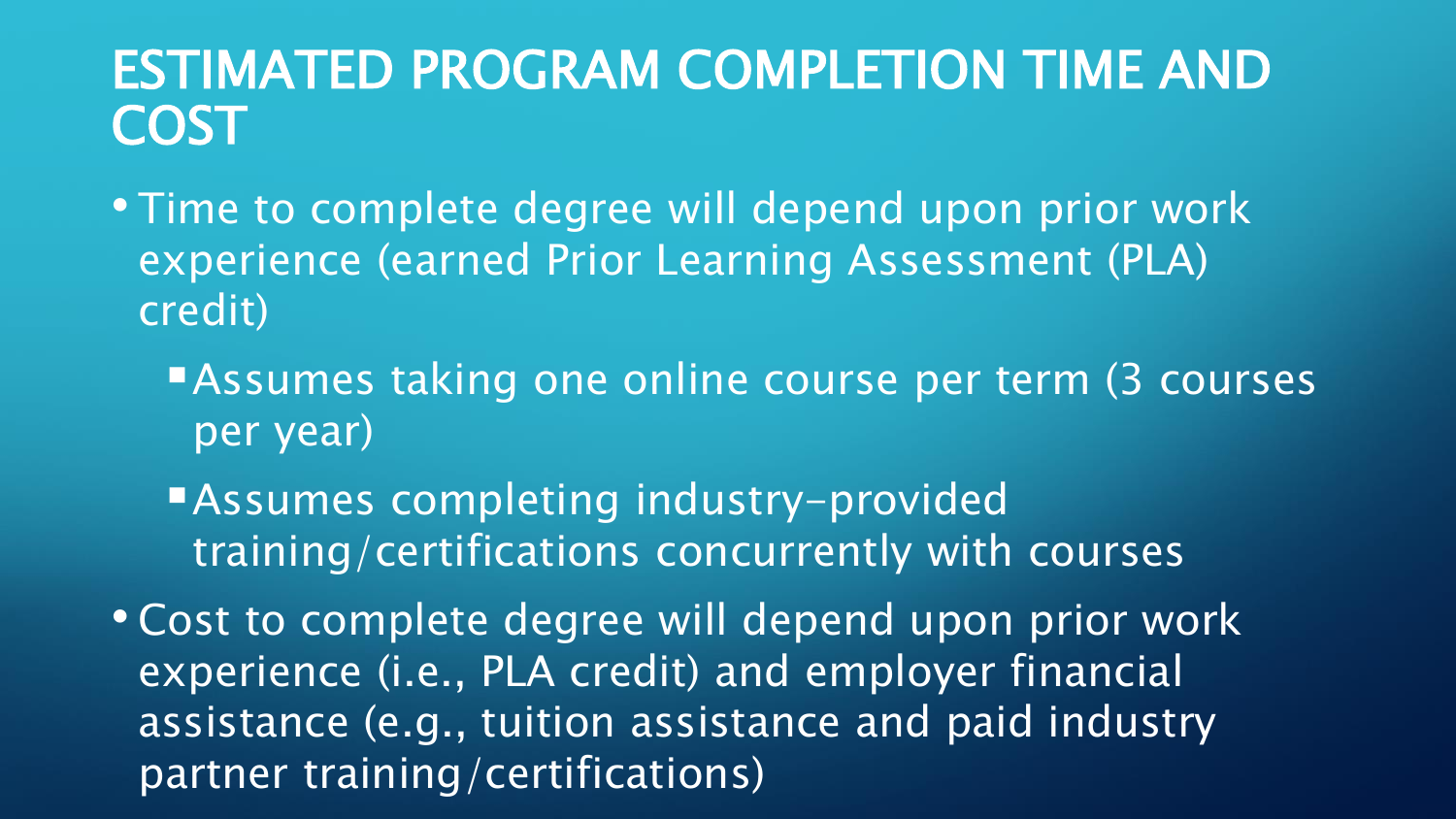#### PROGRAM COMPLETION SCENARIOS (ESTIMATES SUBJECT TO CHANGE)

| <b>Entry-Level Maintenance</b><br>Worker (no relevant<br>experience)        | Cost<br>to Complete Program             | <b>Time</b><br>to Complete<br>Program |
|-----------------------------------------------------------------------------|-----------------------------------------|---------------------------------------|
| <b>Entry-Level Maintenance</b><br><b>Worker (no relevant</b><br>experience) |                                         | 4 years                               |
| • No employer financial<br>assistance                                       | \$21,800<br>$$27,000 out-$<br>of-state) |                                       |
| • Employer financial<br>assistance                                          | (\$8,000 out-of-<br>\$5,800<br>state)   |                                       |
| <b>Experienced Maintenance</b><br>Worker                                    |                                         | 2 years                               |
| No employer financial<br>assistance                                         | \$13,100<br>$$16,000$ out-              |                                       |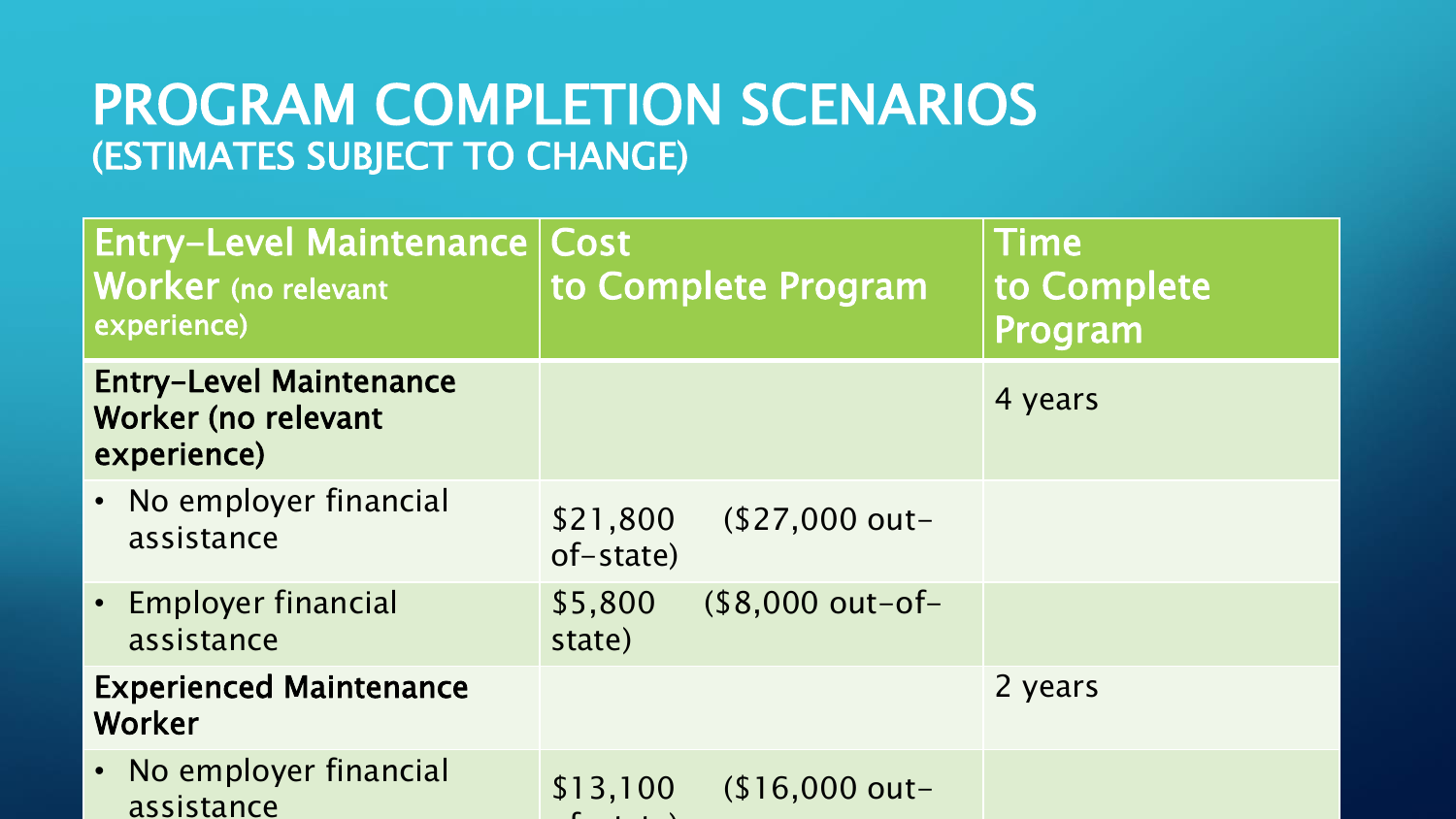# FINAL NOTES

- Program launch date: August 2019
- Free Front Range Community College admission
- Apply TODAY
- Fall semester enrollment is OPEN
- How you can be a partner
	- **Promote the AAS in Highway Maintenance Management** program

■Identify industry-provided training and certifications that should be evaluated for college credit to meet degree requirements